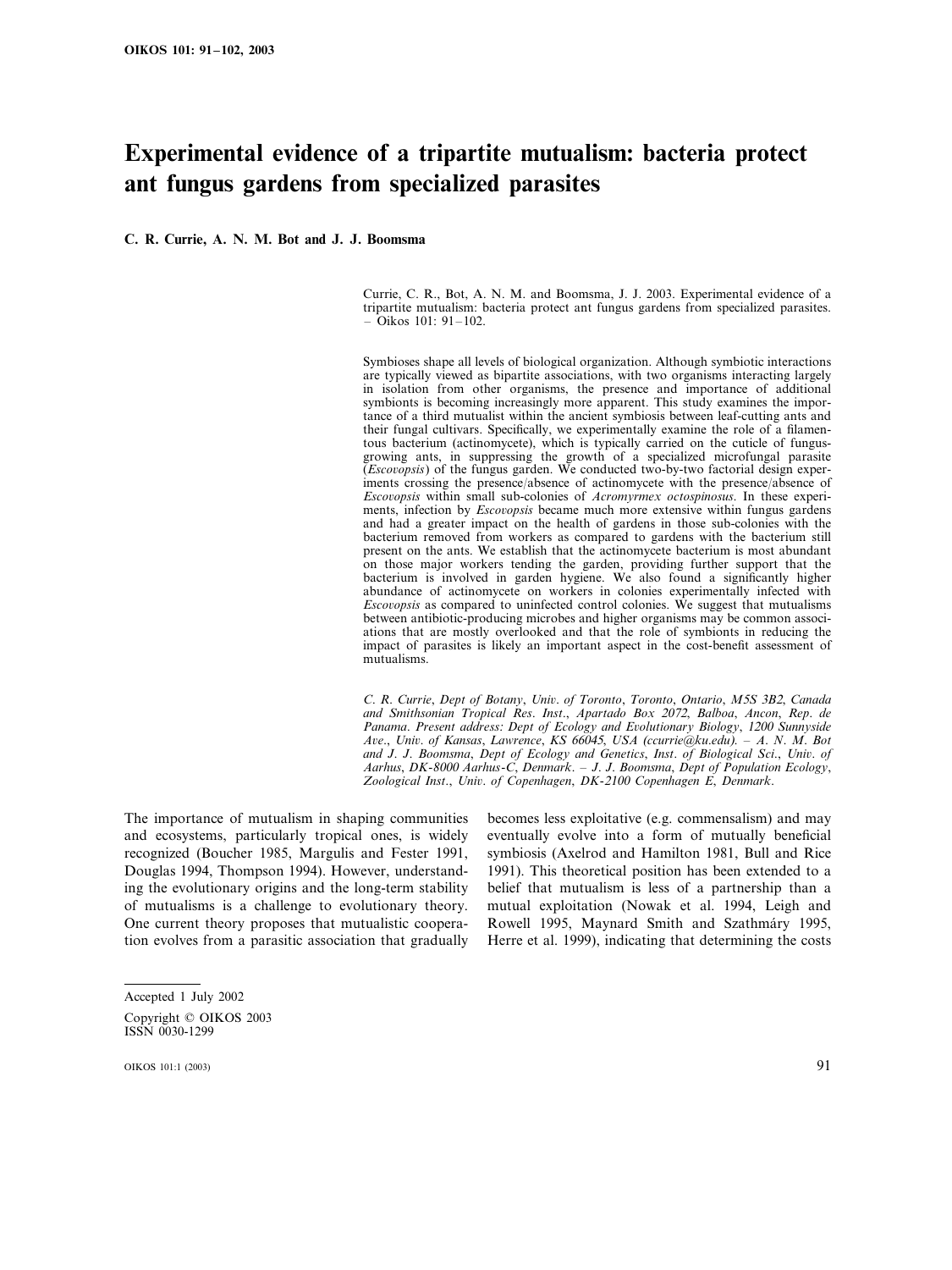and benefits between symbionts and those factors that influence them is fundamental to the study of mutualism (Cushman and Beattie 1991, Bronstein 1994, Herre and West 1997, Herre et al. 1999). Studies of mutualistic interactions typically are founded upon the view that these symbiotic associations are bipartite systems, with two symbionts interacting largely in isolation from other organisms. However, interspecific interactions of mutualists with non-mutualists or even with non-symbionts may alter the costs and benefits operative in the mutualistic association (Gehring and Whitham 1991, Sanders et al. 1993, Gaume et al. 1998, Yu and Pierce 1998, Gastreich 1997). Although the mutualism between fungus-growing ants and their fungi traditionally has been thought to involve only two symbionts associated in near isolation from other organisms (Weber 1966, 1972, Wilson 1971, North et al. 1997), recent work has suggested the presence of both a third mutualist and a highly evolved parasite (Currie et al. 1999a, b, Currie 2001a, b). Here we experimentally explore the importance of this alleged third mutualist and use this model system in the study of symbiosis to illustrate the importance of supernumerary components in mutualisms more generally.

Fungus-growing ants (Attini: Formicidae: Hymenoptera) and their fungi have an ancient and obligate association that originated perhaps as long as 65 million years ago (Wilson 1971, Mueller et al. 2001). The fungi, mostly belonging to the family Lepiotaceae (Agaricales: Basidiomycota) (Chapela et al. 1994, Mueller et al. 1998), are cultivated by the ants and, in exchange, serve as the ants' main source of food. Although the 12 genera of fungus-growing ants use a diversity of substrates for growing their cultivars, the phylogenetically derived sister genera *Acromyrmex* and *Atta* (Schultz and Meier 1995, Wetterer et al. 1998), commonly known as leaf-cutting ants, are specialized to use mostly fresh leaves and flowers. New leaf-cutting ant queens carry an inoculum of fungal material from their parent colony during the mating flight, thereby clonally propagating the fungus from one generation to the next.

The gardens of fungus-growing ants are frequently infected with a specialized and virulent parasitic fungus in the genus *Escoopsis* (Currie et al. 1999a, Currie 2001a). *Escoopsis* is a genus of microfungi that is allied with the Ascomycota order Hypocreales, although no teleomorph has yet been identified (Currie, unpubl.). The only habitat that *Escoopsis* has been isolated from is the gardens and dumps of attine ants (Seifert et al. 1995, Currie et al. 1999a, Bot et al. 2001a). *Escoopsis* has a major impact on the health of the ants' garden; even in the presence of the ants it can overwhelm the garden, killing the colony (Möller 1893, Currie et al. 1999a, Currie 2001b). In addition, *Escoopsis* can maintain a continuous presence within colonies once infection has become established, which results in dramatic

decreases in the growth rate of the colony (Currie et al. 1999a, Currie 2001a). Since leaf-cutting ant colonies must reach a minimum size before reproduction is possible, the parasite can have dramatic effects on the fitness of leaf-cutting ants (Currie 2001a).

Fungus-growing ants have a fourth symbiont, a filamentous bacterium (actinomycete) currently classified in the genus *Streptomyces* (Currie et al. 1999b). The actinomycete is associated with all species of fungus-growing ants examined; in some taxa it is carried upon modified regions of the ants' integument (Fig. 1), and is localized on genus-specific areas of the ants' cuticle (Currie et al. 1999b). Gynes (female reproductive ants) transfer the bacterium from parent to offspring colony (Currie et al. 1999b), thus transmission of this symbiont appears to be primarily vertical. The bacterium is also transferred between workers within colonies (Poulsen et al. 2003). Although it appears that this bacterium has the capacity to promote the growth of the cultivated fungi among at least some lower attines, the main benefit that the bacterium provides to fungus-growing ants and their fungi is likely the production of antibiotics that suppress the virulent parasite *Escoopsis* (Currie et al. 1999b). Extensive bioassays have established that the actinomycetes produce secondary metabolites that have potent inhibitory properties against *Escoopsis* spp. but apparently do not inhibit other fungi (Currie et al. 1999b). Since these findings were obtained in vitro, experimental evidence indicating that the antibiotics produced by the attine ant–associated actinomycete suppress the growth of *Escoopsis* within gardens is still needed. In this study, we experimentally investigate the role of the actinomycete in dealing with *Escoopsis* infection in gardens of the leaf-cutting ant *Acromyrmex octospinosus*. In addition, we test whether the actinomycete bloom is more prevalent on individual workers specialized on tending the garden, as would be expected if the bacterium is important for maintaining the health of the fungus gardens. Finally, the possibility of pathogen-induced actinomycete growth promotion is investigated by determining whether experimentally infecting previously uninfected colonies with *Escoopsis* influences the abundance of the bacterium on garden-tending individuals. The adaptive significance of symbionts ameliorating the impact of parasites on their hosts is discussed.

## **Methods**

## **Study organisms**

Interspecific interactions among fungus-growing ants, their fungus gardens, the symbiotic actinomycetes, and the garden parasite *Escoopsis* were examined using colonies of the leaf-cutting ant *A*. *octospinosus*. This species forages on the flower and leaf material of a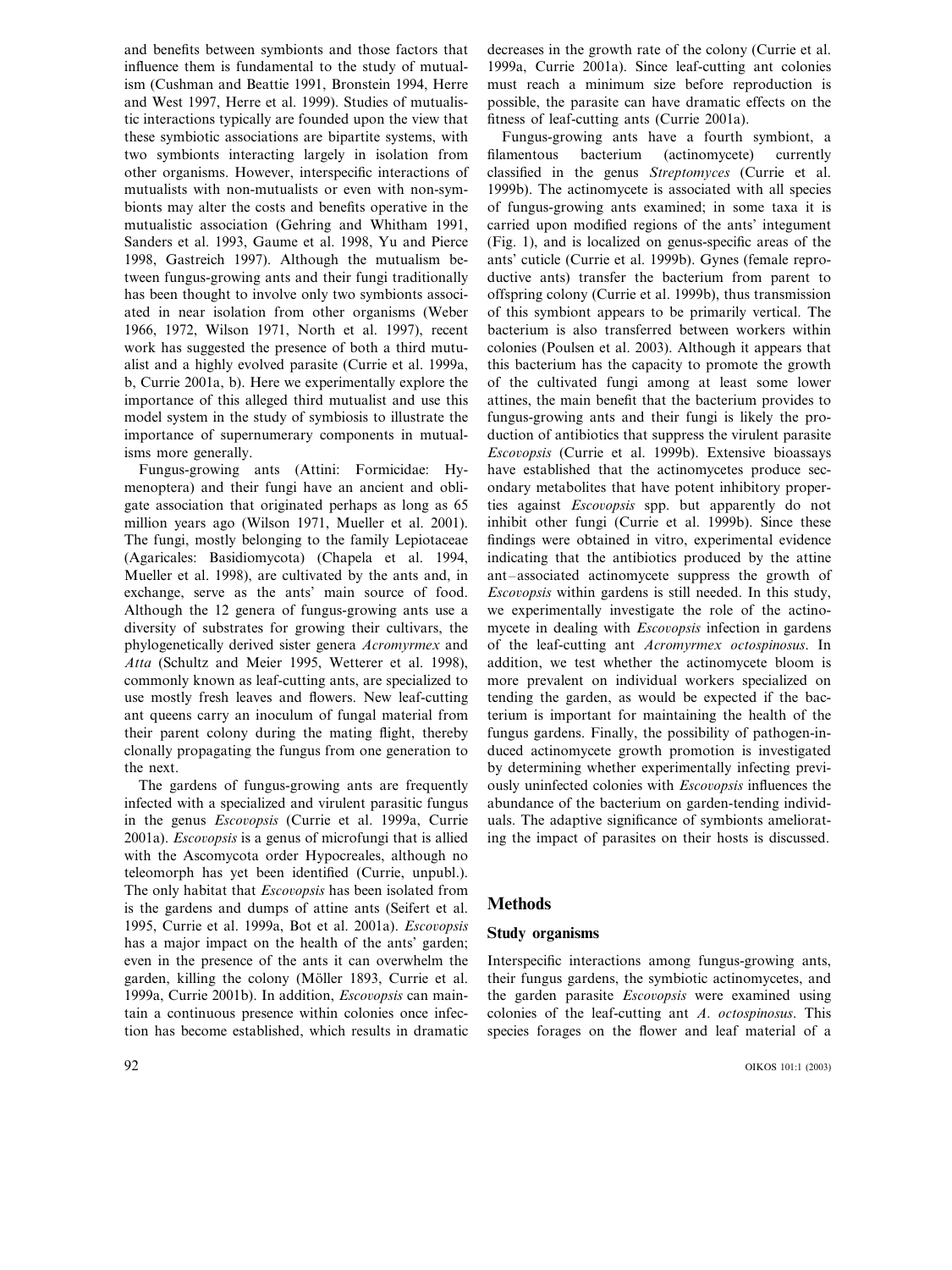variety of different plant species and uses this material to grow its fungus gardens. *Acromyrmex octospinosus* is abundant and widely distributed in the Neotropics, occurring throughout most of South and Central America (Weber 1972). Mature colonies are composed of thousands of workers, with perhaps as many as 35 000 individuals (Wetterer 1999) and a single queen. *Acromyrmex* workers have a size polymorphism that is bimodal with minor and major workers (Bot and Boomsma 1996, Wetterer 1999). The minor workers are specialized in tending the garden while the major workers engage in both garden-tending tasks and foraging for vegetative material. In addition, *Acromyrmex* species appear to have a strong age-based division of labor, especially in the major-worker caste, with young major workers tending the garden, older ones foraging for substrate, and the oldest workers managing dump material (Bot, pers. obs.). In the leaf-cutting ant genus *Acromyrmex*, the actinomycete is most concentrated on the laterocervical plates, which are collar-like structures immediately posterior to the mouthparts on the ventral surface of the ants' thorax. However, the bacterial growth frequently completely covers the ants' exoskeleton as a grayish-white bloom, giving the surface a white appearance that contrasts with the typical reddish to dark-brown color of the ants (Fig. 1).

Experimental colonies were collected in Gamboa, Panama, in 1996 and 1998 and were maintained in the



Fig. 1. Location and abundance of actinomycete on major workers of *A*. *octospinosus*. A and B, ventral and dorsal view, respectively, of a worker representing individuals with none to a small amount of actinomycete present. C and D, ventral and dorsal view, respectively, of worker with thick coverage of actinomycete on the laterocervical plates and other locations on the body. Scale bars represent 4 mm.

OIKOS 101:1 (2003) 93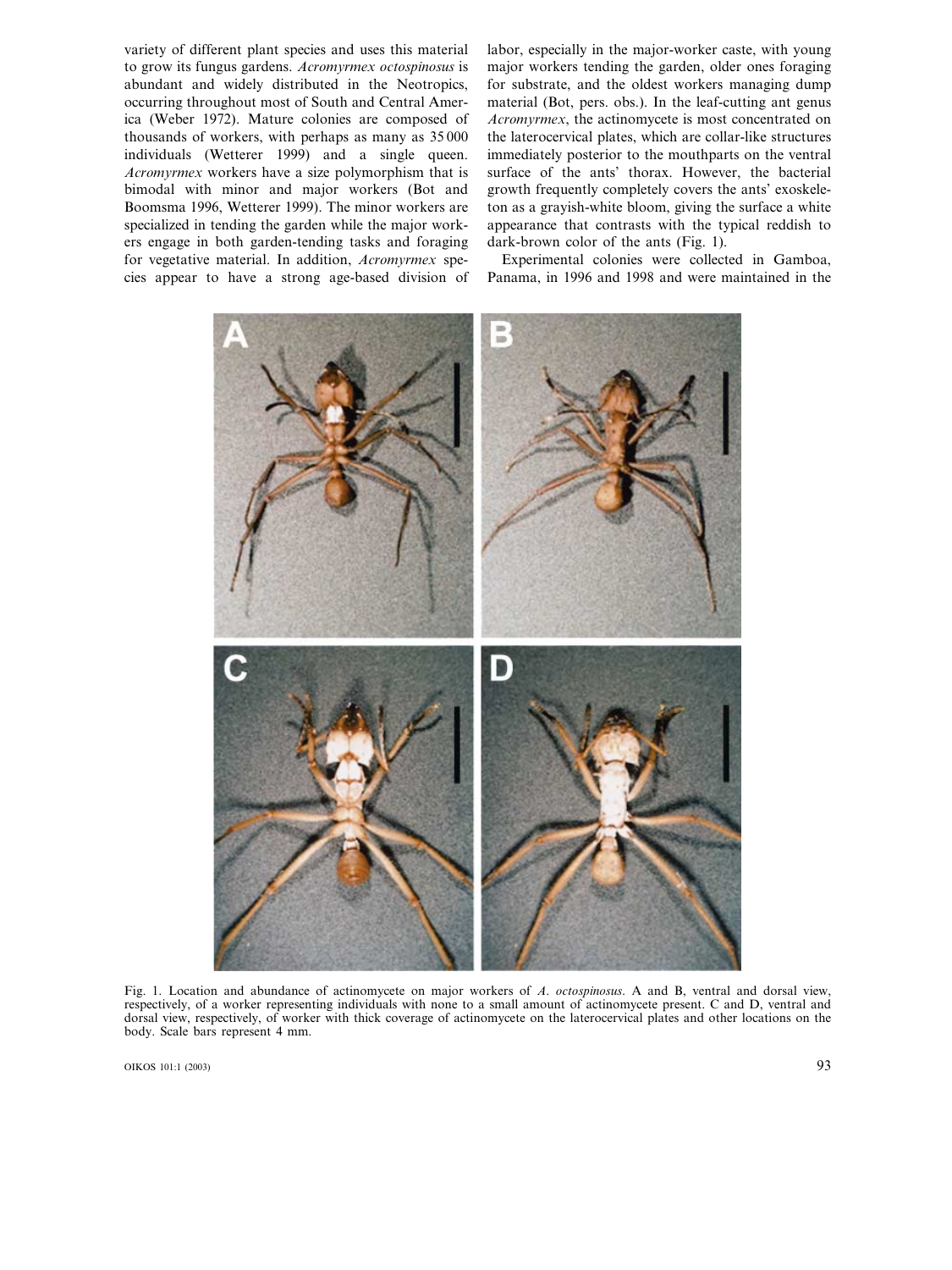laboratory for between six months to two years before being used in the experiments reported here. Prior to the experiment, colonies were kept in plastic boxes  $(32 \times 22$  cm), with one fungus garden (1 l volume) under a plastic beaker and covered to exclude light. The experiments were conducted in a climate room at the University of Aarhus in Denmark (25 $^{\circ}$ C, RH = 70%), and, unless otherwise noted, colonies were fed bramble leaves (*Rubus* sp.) three times a week. To prevent ants from escaping, fluon (Northern Products, Inc., Rhode Island) was applied to the interior sides of the colony chambers. No colonies were used in more than one experiment. Colonies were sampled to ensure absence of *Escoopsis* infection prior to being used in the experiment. The strain of *Escoopsis* used in the experiment was obtained from a colony of *Acromyrmex octospinosus* collected in Gamboa in 1998.

## **Experimental tests of actinomycete suppression of** *Esco*-*opsis*

Two possible benefits of the actinomycete for fungusgrowing ants and their fungi are examined. We explore the role of the bacterium in: i) reducing the extent of infection of *Escoopsis* within gardens and ii) decreasing the negative impact of *Escoopsis*, once established, on the health of *A*. *octospinosus* fungus gardens (measured as garden size). It was necessary to address these questions through two separate experiments because of the difficulty of studying both factors within the same experimental setup. Both experiments involved two-bytwo factorial designs, crossing the presence/absence of *Escoopsis* (garden experimentally infected versus not infected) and the presence/absence of the actinomycete (not removed from workers versus removed). However, examining the effect of the bacterium on *Escoopsis* prevalence within individual gardens requires long-term experiments during which the actinomycete has an opportunity to influence the growth of *Escoopsis*. This design requires the use of sub-colonies with sufficient garden biomass to sustain relatively stable gardens over sufficient periods of time and to allow the sampling of many garden pieces for the presence of the pathogen. In contrast, investigating the direct effect of the interaction between the bacterium and *Escoopsis* on garden biomass requires a reduction of the variance in this variable, which can be obtained by reducing confounding factors and increasing the number of replicates. We accomplished this by using smaller sub-colonies. While addition of leaf material sometimes occurs in larger sub-colonies, this does not occur in small sub-colonies (Bot, unpubl.). The use of small sub-colonies in the second experiment allowed for greater replication than was possible in the first experiment, however, small sub-colonies are stable for only a limited amount of time (usually 7 days, and well beyond the duration of our experiment).

In both experiments, infections of the parasite *Esco opsis* were achieved by spraying sub-colonies with ca. 50 000–100 000 spores suspended in sterile, distilled water. To disperse the spores evenly within the water,  $1-2$ l/ml of the wetting agent Tween 20 was added. As a control, colonies not receiving *Escoopsis* treatment were sham-sprayed with sterile, distilled water with 1–2  $\mu$ l/ml of Tween 20. Gardens were sprayed using a mist inoculator. To remove the actinomycete from the exoskeleton of workers, each individual was washed in an antibacterial solution (Penicillin and Streptomycin sulfate at 311 mg/l and 641.5 mg/l, respectively) for 30 seconds. In addition, any location with a concentration of the actinomycete, such as the laterocervical plates, was scraped with stiff forceps to ensure maximum removal of the bacterium from the ants. Workers from sub-colonies that were to retain the actinomycete were washed in sterile water, and a location without a concentration of actinomycete was sham-scraped with stiff forceps.

In the first experiment, large sub-colonies were created by dividing five intact colonies each into four parts of approximately 4.0 g garden mass and 25–30 workers. Sub-colonies were placed in individual chambers with an inner circular container (height 3 cm, diameter 7.8 cm) for the garden and an outer chamber ( $6 \times 17 \times$ 11 cm) for foraging and dumping of refuse material. Each sub-colony was randomly assigned to one of the four treatment combinations, with five replicates (across colonies) of each treatment combination.

After receiving treatments, colonies were maintained in the climate room for 14 days and fresh leaves were provided every other day. At the end of the experimental period, 18 small individual pieces of garden material (ca 4 mm<sup>3</sup> ) were isolated onto nutrient agar. Aseptic isolations were done on potato dextrose agar medium (Difco Lab., Detroit, Michigan) with antibacterial antibiotics (Penicillin and Streptomycin sulfate at 50 mg/l each). Each piece was monitored daily, and presence of *Escoopsis* growth was noted.

The prevalence of *Escoopsis* within gardens was statistically compared using a logistic analysis (JMP). After ascertaining that the two treatments not receiving *Escoopsis* were still free of infection, they were excluded from the analysis, being structural zeros. The final analysis therefore consists of a single-factor test of the effect of the actinomycete bacteria on sub-colonies that were treated with *Escoopsis*. The garden mass in these large sub-colonies was compared across all four treatments, using a two-factor ANOVA, with the initial and final mass as a repeated measure (SYSTAT).

In the second experiment, the effect of *Escoopsis* and actinomycete bacterium on garden mass was tested according to a procedure based on the use of small sub-colonies (Bot et al. 2001b). Each sub-colony consisted of four minor and four major workers. A single worker pupa was added to each sub-colony to promote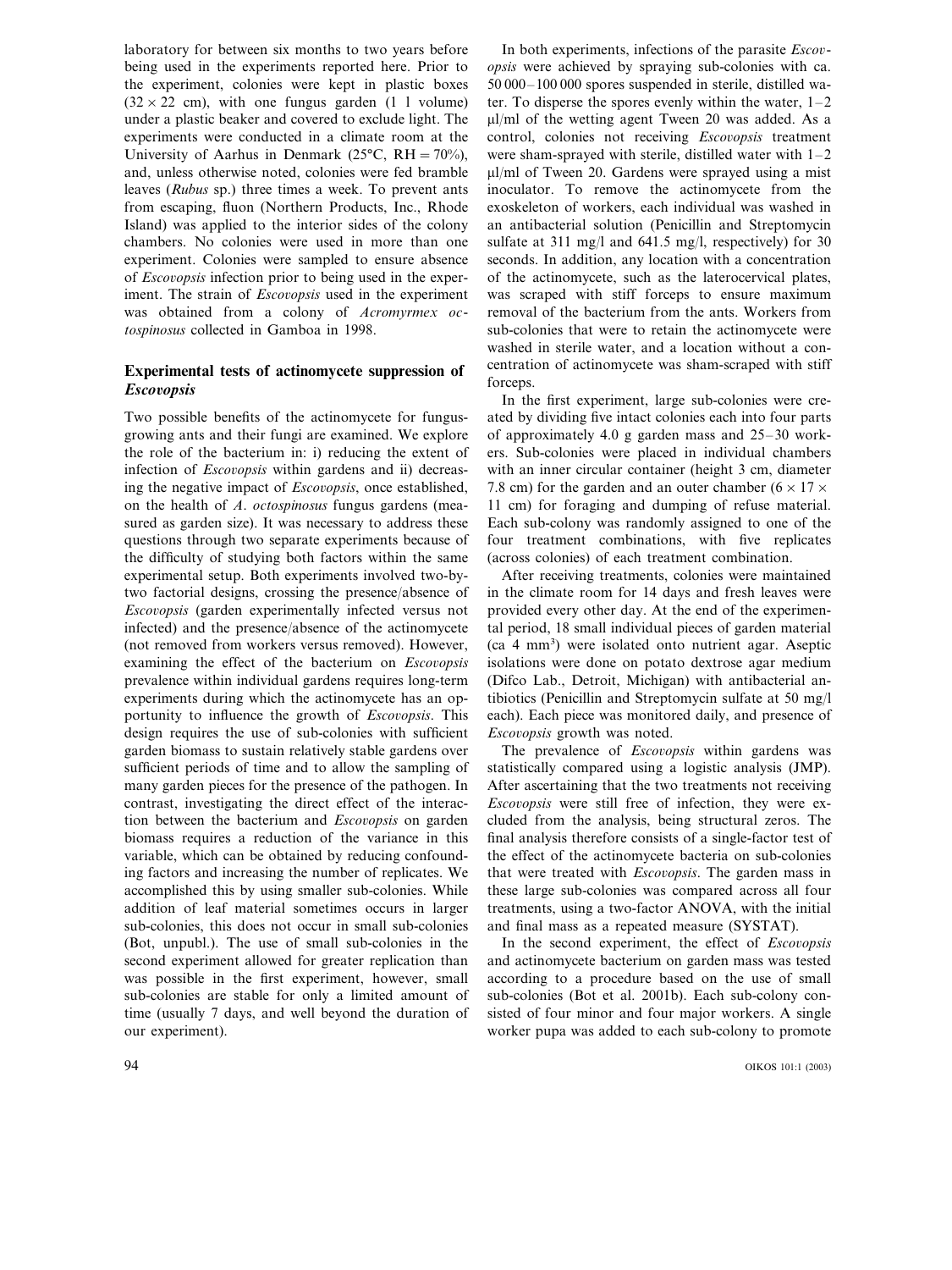normal behavior in workers. The initial wet-garden mass was ca 80 mg. Moist tissue paper was placed at the bottom of containers (diameter 2.7 cm, height 4 cm) with a small bramble leaf on top. The garden material and workers were placed on the top of the leaf, preventing the direct contact of the fungus with the moist paper. After two days, the fungus was weighed, and both the garden and ants were placed in clean vials with a fresh leaf. Final fungus mass was measured four days after the beginning of the experiment, thus measures were obtained on experimental days zero, two, and four. The instability of these small colonies is caused not by the shriveling of fungus but either by workers in sub-colonies beginning to dismantle the garden or by worker mortality after day four. *Escoopsis* and actinomycete treatments were applied in the same fashion as described above for the first experiment. The treatment with water or *Escoopsis* spores was performed both on day zero and on day two. The use of small sub-colonies allowed each treatment to be replicated 12 times within a single mother colony. We performed the experiment on three colonies, in order to ascertain repeatability of the results obtained. It was impossible to test all colonies at the same time, due to the labour intensive nature of the experiments. Therefore, our experimental design does not allow us to make firm statements about differences between colonies. However, the intention of this experiment is strictly to test the effect of actinomycete presence and *Escoopsis* infection. Statistical comparisons were preformed using a three-way ANOVA (SYSTAT), with 'colony/setup date', 'presence/absence of *Escoopsis*' and 'presence/absence of actinomycetes' as factors. Because we were not interested in the development of fungus weight over time, we used the difference between fungus weight at the start and the end of the experiment as the dependent variable.

#### **Abundance of actinomycete on different castes**

To investigate the association of leaf-cutting ants with the actinomycete bacterium we examined the abundance of the bacterium on different castes within three colonies of *A*. *octospinosus*. To allow a comparison of foraging workers with garden-tending workers, the intact 1 l fungus gardens of each colony were broken down into two sections: the inside core (predominately workers involved in garden maintenance) and the outside foraging area (predominately foraging workers). Abundance of actinomycete on individuals working in the dump was examined separately for six other colonies in the laboratory in February 2001. Using a dissecting microscope, the abundance of actinomycete was categorized into two very distinct and conservative groupings: i) none to a small amount present, but restricted to the laterocervical plates of the propleura

(Fig. 1a, b), or ii) a thick growth on the laterocervical plates and on other locations on the body, which frequently included complete coverage of most of the body of the ant (including a majority of the dorsal and ventral surfaces of the head, thorax, and abdomen: Fig. 1c, d). First, we examined the differences in actinomycete abundance between the distinct size classes of the ants, comparing minor versus major workers. In addition, the abundance of actinomycete on gynes (female reproductives) was examined using individuals collected during a nuptial flight of *A*. *octospinosus* on May 9, 1997, in Gamboa, Panama. Second, the abundance of actinomycete on major workers inside the garden chamber (i.e. young individuals that are involved in garden-tending tasks) was compared with major workers outside the garden chamber (i.e. older individuals involved in foraging for vegetative substrate). Since minor workers do not forage, a comparison between nest locations was not made for this size caste. The two abundance-classes of actinomycete biomass on workers were used as the dependent variable in a logistical analysis comparing position of workers (inside or outside the garden chamber, JMP).

#### **Pathogen-induced actinomycete growth promotion**

We conducted a final experiment on *A*. *octospinosus* workers to examine the potential for pathogen-induced growth promotion of actinomycete. The abundance of actinomycete on major workers was assessed for three colonies of *A*. *octospinosus*. The amount of actinomycete, using the same two broad categories outlined above, was determined for each major worker. Two sub-colonies were created from each parent colony of *A*. *octospinosus*. Each sub-colony consisted of ca 4 g of garden and half of the workers from the parent colony. Queens were not included in any of the sub-colonies. As in the first experiment, the sub-colonies were maintained in a two-chamber system with the garden in a circular container (height 3 cm, diameter 7.8 cm) situated within an outer chamber for foraging  $(6 \times 22 \times 17)$ cm). The sub-colonies were allowed to stabilize their gardens for three days in the laboratory while being fed bramble leaves. Half of the colonies (one randomly selected sub-colony of each pair from the parent colonies) were stressed by spraying the garden with ca 50 000–100 000 spores of *Escoopsis* dissolved in sterile, distilled water using a mist inoculator (see details of the spraying methods above). Control colonies were sprayed with sterile water. The experimental colonies were maintained in the laboratory for eight days before being broken down to determine the abundance of actinomycete. The abundance of actinomycete on workers between infected and uninfected colonies was compared using a logistic analysis (JMP).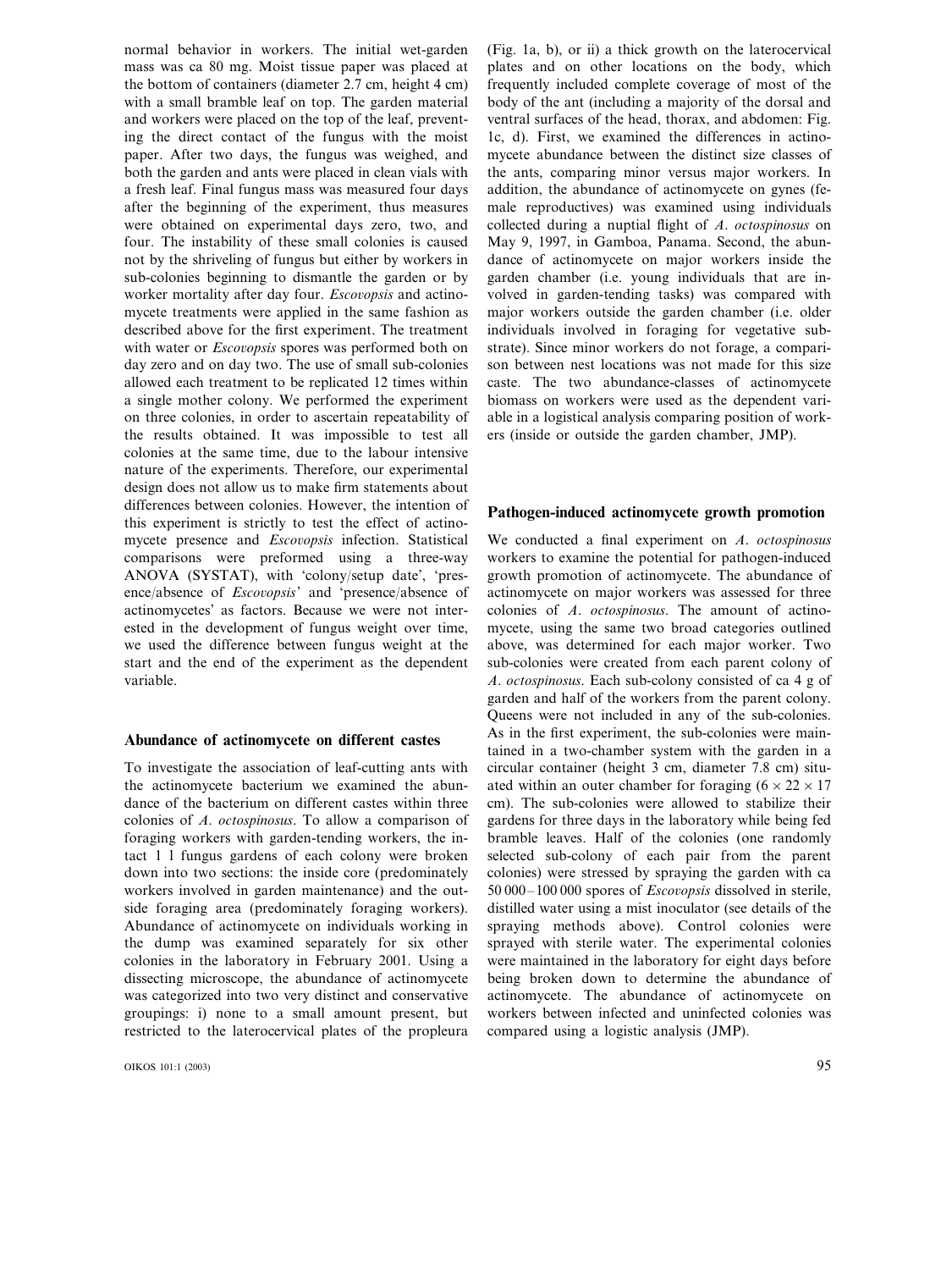## **Results**

# **Experimental tests of actinomycete suppression of** *Esco*-*opsis*

In the first experiment, the prevalence of *Escoopsis* was significantly lower in sub-colonies with the actinomycete present as compared to sub-colonies with the bacterium removed (Fig. 2a; Likelihood-ratio test on sub-colonies treated with *Esocovopsis*:  $X^2 = 30.24$ , df = 1,  $P < 0.0001$ ). An insignificant part of the variation in garden mass was explained by either the presence/absence of *Escoopsis* or the presence/absence of actinomycete (Fig. 2b; repeated measure ANOVA: *F*1,  $16=0.0025$ ,  $P=0.96$ ;  $F_{1, 16}=1.4157$ ,  $P=0.25$  respectively). Also the interaction between these factors was not significant  $(F_{1, 16} = 0.0005, P = 0.98)$ .

In the second experiment, a marginally significant three-way interaction between colony/setup date, the presence/absence of actinomycete and presence/absence of *Escoopsis* was obtained (Fig. 3, Table 1, repeated measures analysis, three-way interaction;  $F_{2, 156}$  = 3.1711,  $P = 0.0447$ ). More specifically, of those subcolonies experimentally infected with the parasite, those with actinomycete-covered workers had significantly larger gardens at the end of the experimental period than did those with workers without actinomycete. The intensity of this effect differed slightly between the three times the experiment was performed for different colonies. The highly significant two-way interaction between presence/absence of *Escoopsis* and presence/ absence of actinomycetes (Table 1;  $F_{1, 156} = 8.0647$ ,  $P=0.0051$ ) confirms the importance of the effect of actinomycetes on the impact of *Escoopsis*. However, the two-way and three-way interactions contribute little to the total variance that is explained. The bulk of the variance is explained by treatment with *Escovopsis*  $(F_1)$  $163 = 238.31$ ;  $P < 0.0001$ ) and by differences between colonies/day of setup  $(F_{2, 163} = 18.95; P < 0.0001)$ . The main effect explains 63% of the variance, while the full model explains 69% of the total variance (Table 1). There is no overall effect of the presence of actinomycetes  $(F_{1, 163} = 0.98; P = 0.32)$ , which may be explained by the slightly negative effect of these bacteria on fungus weight when *Escoopsis* is absent (Fig. 3), a fact that may reduce the overall influence of the positive effect that they have when *Escoopsis* is present.

#### **Abundance of actinomycete on different castes**

We found that different worker castes have different abundance of actinomycete on their integument. The minor workers typically had actinomycete only on the laterocervical plates of the propleura, while major worker and female reproductive alates are frequently completely covered with the bacterium (Table 2). Major



Fig. 2. Examination of the role of actinomycete in suppressing the growth of the parasite *Escoopsis* within *A*. *octospinosus* fungus gardens using a two-by-two factorial design crossing infection of the parasite with the presence/absence of the actinomycete on workers  $(n=5 \text{ sub-colories per treatment})$ , mean-SE). a. Mean prevalence of the parasite *Escoopsis* within gardens ( $X^2 = 30.24$ , df = 1, *P* < 0.0001). b. Mean final garden mass of sub-colonies (infection treatment  $F_{1, 16} = 0.0$ ,  $P < 0.99$ ; bacterial removal treatment  $F_{1, 16} = 0.1587$ ,  $P <$ 0.6956; respectively).

workers within the garden chamber have significantly more actinomycete on their integument compared to major workers foraging for leaf material (Fig. 4; Likelihood ratio chi square,  $X^2 = 82.00$ , df = 1, *P* < 0.0001). More specifically, major workers tending the garden were often completely covered in actinomycete, while foragers usually had no actinomycete or just a small amount on the laterocervical plates. Workers tending the dump have the smallest abundance of actinomycete on their cuticle (Table 2).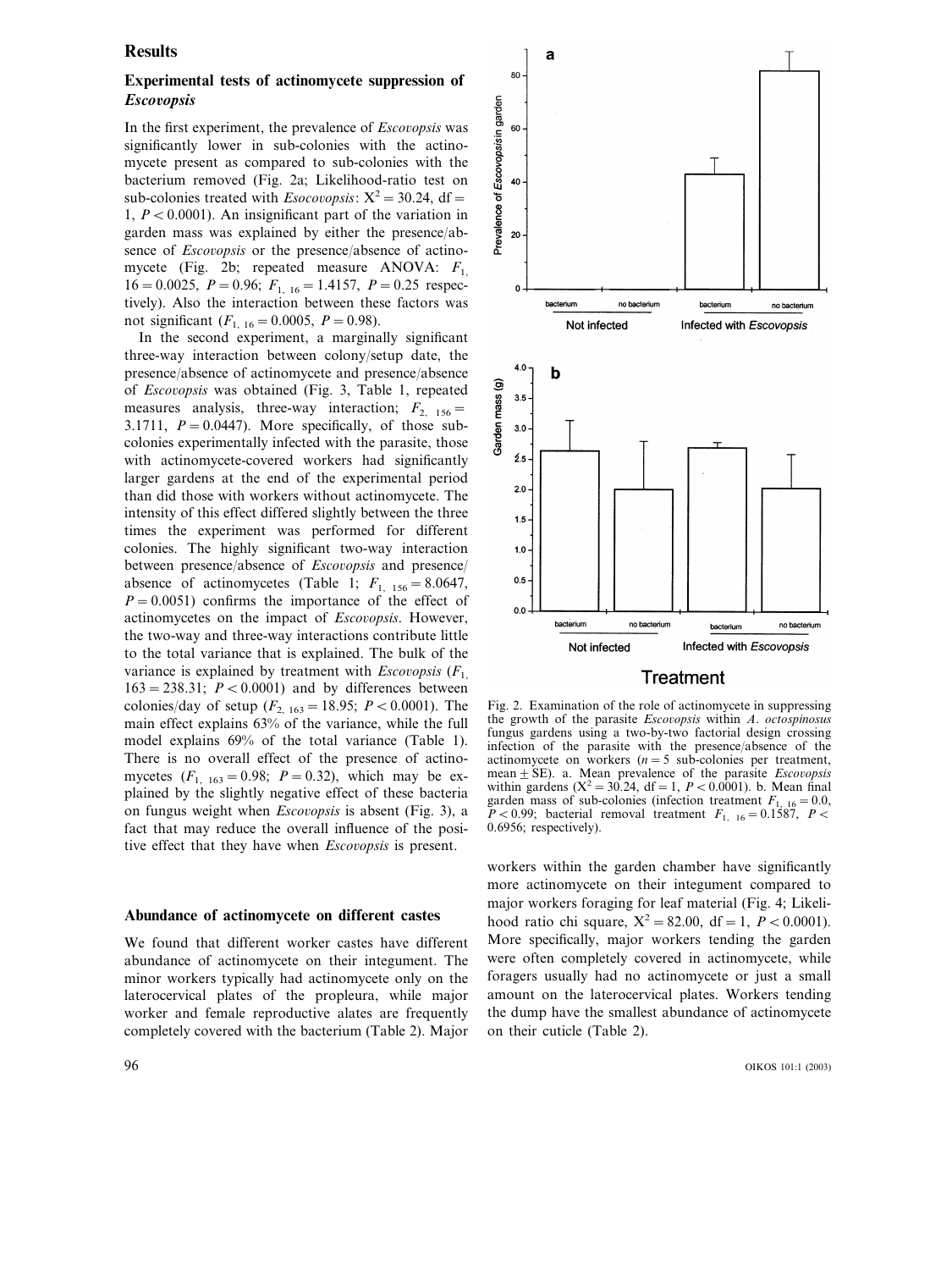#### **Pathogen-induced actinomycete growth promotion**

An increase in abundance of actinomycete was observed on major workers when colonies were stressed by infecting them with *Escoopsis* (Fig. 5). At the end of the experimental period, more workers in the infected colonies had a heavy covering of actinomycete on their integument as compared to sub-colonies not sprayed with *Escoopsis* (Likelihood ratio chisquare,  $X^2 = 8.24$ , df = 1,  $P = 0.0043$ ).

## **Discussion**

The results of this study in combination with those of Currie et al. (1999b) clearly show that the symbiotic filamentous bacterium present on attine ants is a third mutualist modulating the mutualism between leaf-cutting ants and their fungal cultivars. Currie et al. (1999b) showed that the actinomycete is vertically transmitted between parent and offspring colonies, a typical mode

Fig. 3. Examination of the role of actinomycete in preventing garden loss due to the parasite *Escoopsis* within *A*. *octospinosus* fungus gardens using a second two-by-two factorial design experiment crossing infection of the parasite with the presence/absence of the actinomycete on workers. Mean garden mass is plotted for each of the three dates measured during the experiment for each set of sub-colonies from the three parent colonies  $(n=12)$ . 12 sub-colonies from 3 different parent colonies, mean  $\pm$  SE). a. Average garden mass for sub-colonies with bacterium removed from workers and receiving no experimental infection of the garden with the parasite *Escoopsis*. b. Average garden mass for sub-colonies with bacterium present on workers and no experimental infection of the garden with the parasite *Escoopsis*. c. Average garden mass for sub-colonies with bacterium removed from workers and experimental infection of garden with the parasite *Escoopsis*. d. Average garden mass for sub-colonies with bacterium present on workers and experimental infection of the garden with the parasite *Escoopsis*. A statistically significant interaction between presence/absence of the bacterium and the parasite *Escoopsis* was observed (Table 1;  $F_{1, 156} = 8.0647, P = 0.0051$ .

OIKOS 101:1 (2003) 97

of transmission in mutualistic symbioses (Bull et al. 1991), and that the actinomycete produces antibiotics in vitro that specifically target the pathogen *Escoopsis*. In addition, the bacterium is associated with fungus-growing ants representative of the generic diversity of the tribe, is most concentrated in specialized locations on the integument of workers, and is localized in different areas of the ants across attine genera (Currie et al. 1999b). Our study provides experimental evidence within colonies that the bacterium helps to suppress the parasite *Escoopsis*. Specifically, we found both the prevalence of *Escoopsis* infection and the rate of garden loss to be significantly lower in sub-colonies with the actinomycete present as compared to sub-colonies with the actinomycete experimentally removed.

Despite the removal of the actinomycete from ants, gardens were not completely devastated by *Escoopsis* in our study. However, this does not detract from the importance of the actinomycete in helping maintain the health of the garden. It is possible that a small biomass of the bacterium was still present after our actino-



Day of experiment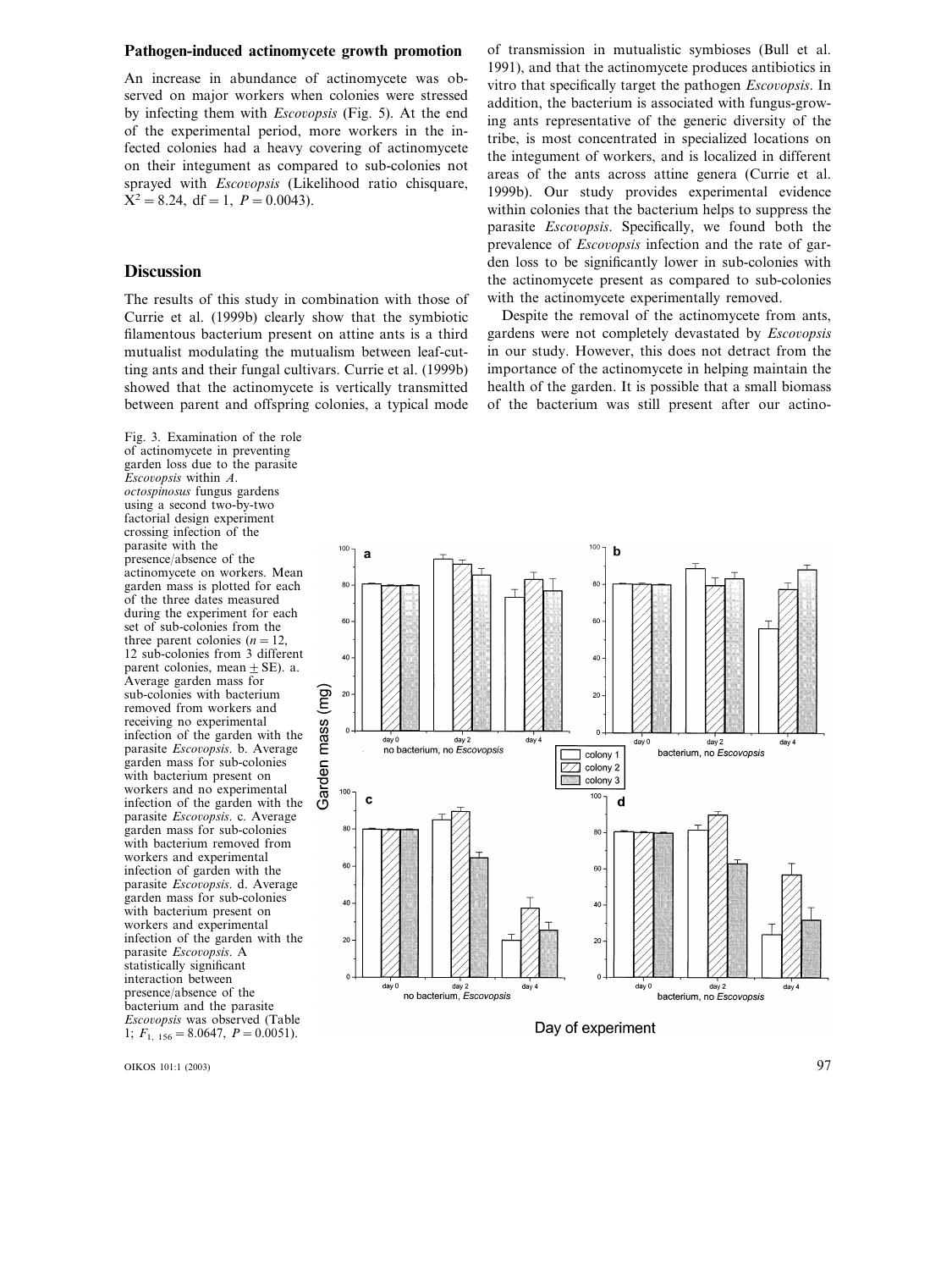Table 1. Summary of the statistical analyses of data presented in Fig. 3. The experiment tests the effect of actinomycetes on *Escoopsis* infection. The first column gives the predictor variables and their interaction terms. The following columns give the results for the reduced models and the full model (*F*-values with df's as subscripts and *P*-values in brackets) of the weight change of the fungal fragments between day 0 and day 4. The fit of the entire model and the percentage of the total variance of the dependent variable explained by the model  $(R^2)$  are given at the bottom.

| Source                                                                                                                                                                                                                                                                                               | Main effects only                                                                      | Plus first order interactions                                                                                                                                       | Full model                                                                                                                                                                                      |
|------------------------------------------------------------------------------------------------------------------------------------------------------------------------------------------------------------------------------------------------------------------------------------------------------|----------------------------------------------------------------------------------------|---------------------------------------------------------------------------------------------------------------------------------------------------------------------|-------------------------------------------------------------------------------------------------------------------------------------------------------------------------------------------------|
| Colony/setup date<br><i>Escovopsis</i><br>actinomycete<br>$\text{colony} \times E \text{scovopsis}$<br>$\text{colony} \times \text{actinomycete}$<br>$Escovopsis \times \text{actomycete}$<br>$\text{colony} \times \text{Ex} \text{cov} \text{opsis} \times \text{act} \text{om} \text{y} \text{c}$ | $18.95_{2,163}$ (<0.0001)<br>$238.31_{1.163}$ (<0.0001)<br>$0.981$ $_{163}$ $(0.3231)$ | $21.05_{2,158}$ (<0.0001)<br>$264.83_{1,158}$ (<0.0001)<br>$1.09_{1.158}$ (0.2977)<br>$5.07_{2.158}$ (0.0073)<br>$3.29_{2.158}$ (0.0398)<br>$6.41_{1.158}$ (0.0123) | $21.64_{2,156}$ (<0.0001)<br>$272.17_{1,156}$ (<0.0001)<br>$1.12_{1.156}$ (0.2911)<br>$5.21_{2.156}$ (0.0064)<br>$3.38_{2,156}$ (0.0365)<br>$6.59_{1, 156} (0.0112)$<br>$3.19_{2,156}$ (0.0439) |
| Fit of model $F$<br>$R^2$                                                                                                                                                                                                                                                                            | $69.30_{4.163}$ (<0.0001)<br>0.6297                                                    | $36.80_{9,158}$ (<0.0001)<br>0.6770                                                                                                                                 | $31.52_{11, 156}$ (<0.0001)<br>0.6897                                                                                                                                                           |

mycete removal treatment, either in the garden or on workers, at an abundance below detectable levels. In addition, secondary metabolites secreted by the bacterium onto the garden prior to the experimental setup would likely still be present in the actinomycete removal treatments, at least early in the experimental period, and thus provide some temporary inhibition of *Escoopsis*. Finally, greater devastation of the garden in the absence of the actinomycete was likely diverted by the other defense mechanisms that are employed by the ants. For example, the ants physically remove the fungus *Escoopsis* through weeding and fungus grooming behaviors (Currie and Stuart 2001). Nevertheless, we obtained a significant effect even over a short time period. Leaf-cutting ant colonies must survive for several years and grow to large sizes to reach sexual maturity, so any immediate marginal benefit would likely result in a significant advantage over the long life span of a colony (which may be more than 10 years). Although it would be valuable to conduct these experiments over a longer period, it would be extremely difficult. Only large colonies with queens are sufficiently stable for long-term experiments, and in such set-ups it would be difficult to remove a significant proportion of the actinomycete as well as ensure that it does not grow back on cleaned or newly emerging workers.

Our study shows that the actinomycete occurs in different abundances on different castes of *A*. *octospinosus* workers, with foundress queens and young major workers who tend the fungus gardens typically being covered completely in the actinomycete, while the older major workers which forage for vegetation or tend the dump have a very small abundance of bacterium on their exoskeletons. These differences also are found in field colonies of both *A*. *octospinosus* and *A*. *echinatior* colonies (Currie, pers. obs., more than 20 colonies). Since it appears that the maintenance of actinomycete is energetically costly to the ant colonies (Poulsen et al., unpubl.), and that the primary benefit provided by the actinomycete is helping to protect the health of the fungus garden, the distribution of actinomycete being highest on garden tending workers sug-

gests this symbiotic association is energetically optimized. Expending energy to maintain actinomycete blooms on foraging workers and/or dump tenders would provide little or no benefit to the colony since these workers do not come in contact with *Escoopsis*, but would represent a energetic cost. In addition, since the actinomycete depends on the successful production of new queens for dispersal to new colonies (i.e. the bacterium is vertically transmitted between generations, Currie et al. 1999b), the bacterium itself would not likely obtain a benefit from being abundant on these worker castes. Leaf-cutting ants have one of the most complex caste systems among social insects, with tasks performed by workers being correlated to the individuals' age and physical size, and this fine-grained worker division of labor is believed to have evolved to optimize ergonomic efficiencies (Wilson 1980a, b). Thus the evolution of energetic optimization of actinomycete distribution on workers would not be surprising.

Our finding of lower abundance of actinomycete on minor workers as compared to major workers is unexpected, since minor workers are specialized in tending the garden. Two possible explanations for this are: i) because of the small body size (i.e. surface area) of minor workers, the cuticle and plate are not a good location for the growth of the bacterium, or ii) due to

Table 2. Abundance of actinomycete on minor workers, major workers, gynes (incipient queens), and dump workers in *A*. *octospinosus*. The proportion of individuals for each group was compared by assigning the amounts of actinomycete on each ant to one of two distinct groupings: i) none visible or just small coverage on the laterocervical plates (LP) (Fig. 1a, b), or ii) thick growth on the LP and present on other location on the body (Fig. 1c, d). Gynes were collected during a nuptial flight on May 9, 1997 in Gamboa, Panama.

| Ant caste     |      | None present or Thick covering of LP<br>on the LP only and other location on<br>ants |
|---------------|------|--------------------------------------------------------------------------------------|
| Minor workers | 80.3 | 19.7                                                                                 |
| Major workers | 45.3 | 54.7                                                                                 |
| Gynes         | 4.2  | 95.8                                                                                 |
| Dump workers  | 100  | $\Omega$                                                                             |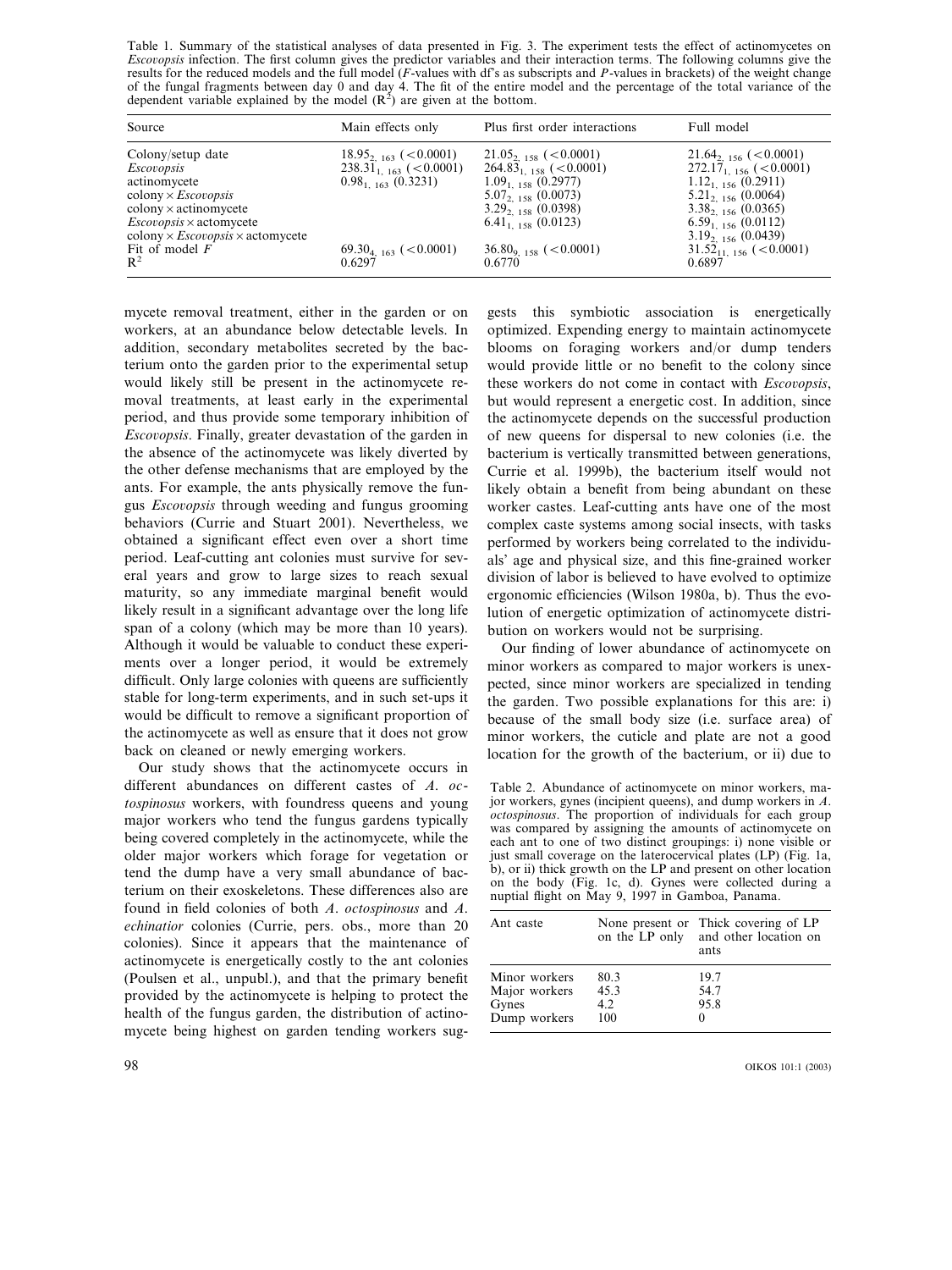

Fig. 4. A comparison of the abundance of actinomycete on major workers tending the fungus garden versus that on foragers. Abundance of the bacterium on individual workers was placed into two very distinct groupings: i) none visible or present only on the laterocervical plates of the propleura (LP) (Fig. 1a, b), or ii) thick growth on the LP and other locations on the body (Fig. 1c, d). A significantly higher abundance of bacterium is present on workers inside the garden as compared to foragers ( $n = 3$ , mean  $\pm$  SE,  $X^2 = 82.00$ , df = 1,  $P < 0.0001$ ).

the garden-tending tasks performed by minor workers, presence of the actinomycete is only needed on the laterocervical plates. A third, but not mutually exclusive, possibility is that the actinomycete not only benefits the health of the garden but protects the ants from entomopathogenic microbes. Although it appears that the actinomycete does not produce secondary metabolites with general anti-fungal properties that would help protect workers from ubiquitous entomopathogenic fungi (Currie et al. 1999b), the possibility remains that specialized antibiotic activity is present that protects the ants from an as-yet-unknown parasite(s) of the ants. In addition, the thick layer of actinomycete (Fig. 1c, d and Currie et al. 1999b Fig. 2a) would prevent any fungal spores from coming in contact with the exoskeleton of the ants, a common mode of entry for entomopathogenic fungi (Charnley 1984, St. Leger 1991); thus the bacterium may also serve as a physical barrier. If the actinomycete does help protect the ants themselves from microparasites, this may explain the pattern of abundance on different castes of *A*. *octospinosus*. Production of the large major workers is obviously more energetically costly to colonies than small minors. In addition, as previously noted, major workers that tend the garden are younger than those that engage in activities outside the garden, and since younger workers have a longer life span remaining to serve the needs of the colony, they are more valuable. Colonies may only receive a net energetic benefit from the heavy coverage of actinomycete when protecting the most valuable workers (e.g. young major workers). In fact, female reproductives alates (gynes) are energeti-

OIKOS 101:1 (2003) 99

cally the most costly individuals for colonies to produce, and they typically have the highest abundance of actinomycete on their integument (Table 2). Obviously, this heavy abundance of actinomycete is important for the establishment and maintenance of the vulnerable new fungus gardens that foundress queens attempt to establish. Future research on this tripartite mutualism should both attempt to determine why different castes have different amounts of actinomycete and examine the potential role of the bacterium in protecting workers from entomopathogenic microbes.



Fig. 5. A comparison of the abundance of actinomycete on major workers from sub-colonies stressed with the parasite *Escoopsis* and unstressed colonies. The abundance of the bacterium on individual workers was placed into two distinct groupings: i) none visible or present only on the laterocervical plates of the propleura (LP) (Fig. 1a, b), or ii) thick coverage of the LP and other location on the body (Fig. 1c, d). A significantly higher abundance of bacterium is present on workers from *Escoopsis*-infected colonies compared to uninfected colonies  $(n=3, \text{ mean } \pm \text{ SE}, X^2 = 8.24, df = 1, P <$ 0.0043).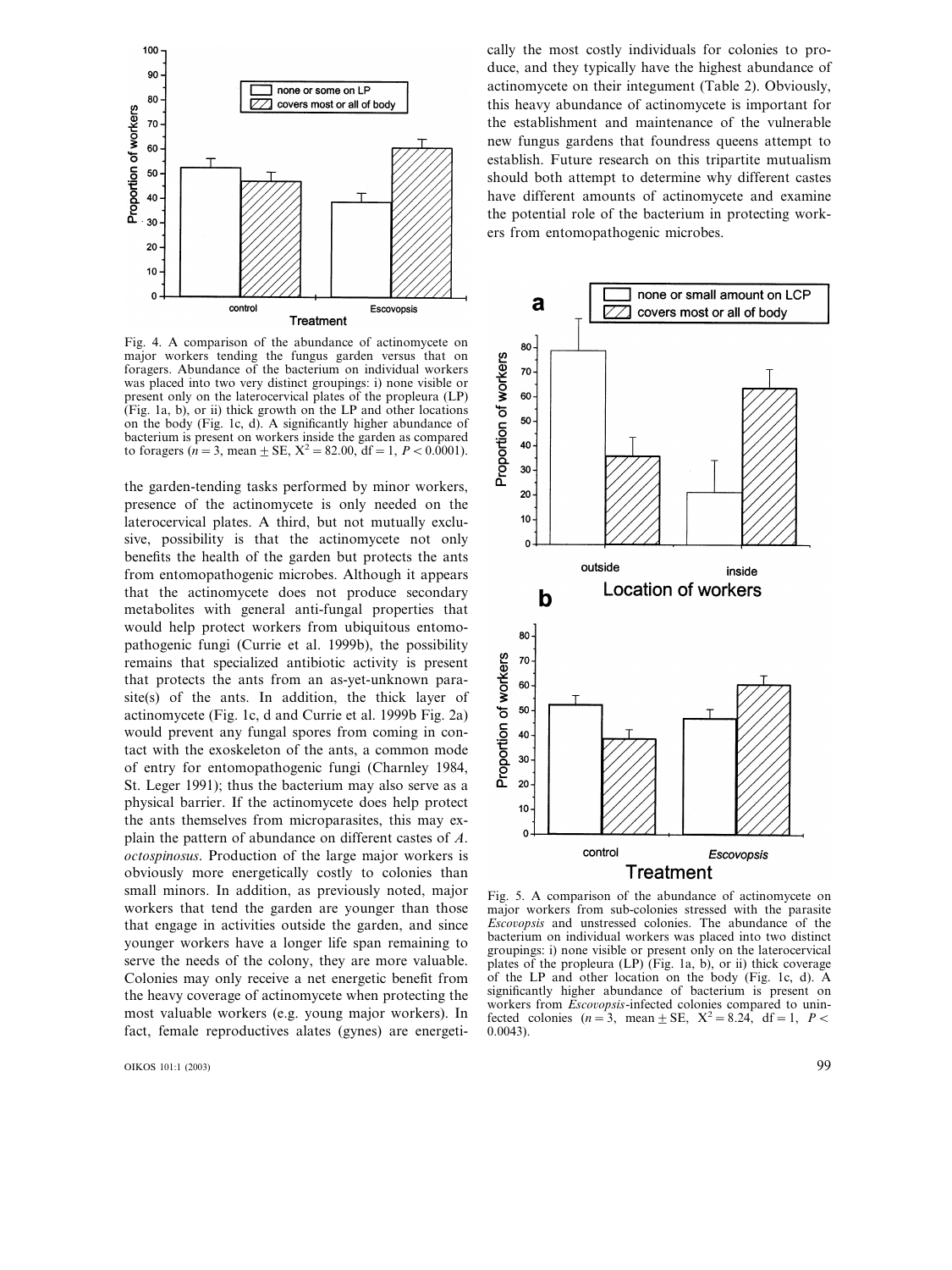The complexity of this ant–bacterial association is further illustrated by our findings that there is an increase in the abundance of the actinomycete on workers in response to infection by *Escoopsis*. Our findings of increased abundance of the bacterium in *Escoopsis*stressed colonies is supported by the observation that both *Trachymyrmex* and *Acromyrmex* colonies stressed by sub-optimal gardening conditions and colonies experiencing an actual decline in garden volume tend to exhibit a much higher abundance of the bacterium on workers and/or the queen (Currie, pers. obs., Bot, pers. obs.). This suggests that the ants utilize the actinomycete as an inducible defense, with increased energy going toward growth of the bacterium when colonies are facing high parasite pressure, and less energy when parasite pressure is low. Inducible defenses are well documented in plants, and it is assumed that it is adaptive for the plant to avoid producing costly defenses in the absence of pathogens and/or herbivores (Karban and Baldwin 1997, Karban et al. 1999). In the fungus-growing ant mutualism, the actinomycete could be an energetically costly defense for colonies (see above). In fact, in this study, there appears to be a slight increase in garden mass (although not statistically significant) in the absence of any *Escoopsis* infection in those sub-colonies that have the bacterium removed (Fig. 3). The source of nutrients supporting the growth of the fungus-growing ant–associated actinomycete is currently unknown. The filamentous bacterium does not appear to break down and consume the cuticle of the ants' exoskeleton. Using scanning electron microscopy, extensive observations of older workers with the actinomycete removed revealed that no deterioration or penetration of the ants' cuticle had occurred in the locations where the bacterium had been abundant (Currie, unpubl.). One possibility is that the ants secrete nutrients for the growth of the bacterium at specialized locations of the integument, which could explain the genus-specific location of the bacterium, the age-specific abundance, and the apparent ability of the ants to promote the growth of the bacterium under stressed conditions.

Species can interact in harmful (parasitic), beneficial (mutualistic), and neutral (commensal) ways, but attempts to delineate symbiotic associations within these categories can be difficult (Herre et al. 1999). Therefore, determining the costs and benefits associated with interspecific interactions, especially mutualistic ones, is essential for understanding the stability and evolution of these associations (Cushman and Beattie 1991, Bronstein 1994, Herre and West 1997, Herre et al. 1999). Our finding of a mutualistic bacterium protecting its symbiont from a pathogen might be a common but vastly overlooked benefit within mutualisms in general. Similar benefits have been suggested or shown in a few other mutualistic associations, including some mycorrhizae that suppress pathogens of their plant mutualists

(Dehne 1982, Hooker et al. 1994, Kjøller and Rosendahl 1996) and some microbes associated with insects that produce antibiotics that may benefit their hosts (Dillon and Charnley 1986, 1988, Boucias et al. 1996, Mueller, in prep.). In addition, in humans and likely many other animals, the normal bacterial flora of healthy intestinal and vaginal systems are thought to inhibit the establishment of harmful or pathogenic bacteria (Marrie et al. 1980, Cheng et al. 1995, Reid et al. 1995). If a mutualist decreases the parasite pressure of its symbiont, this could result in a net benefit to itself. This may be especially important within mutualisms in which one partner has undergone a transition from sexual to asexual reproduction (e.g. some lichenized algae, dinoflagellates symbiotic with marine invertebrates, and fungi associated with fungus-growing ants and termites). A decrease in sexual reproduction is theoretically predicted to result in an increase in parasite pressure because parasites are believed to be able to adapt quickly to genetically homogenous hosts. This theory, specifically referred to as the Red Queen hypothesis, suggests that parasites are a selective force maintaining sexual reproduction (Van Valen 1973, Jaenike 1978, Hamilton 1980). If, as proposed by Law and Lewis (1983), there is a selective advantage for one symbiont to be asexual, preventing it from escaping from its sexual host, then parasite pressure could be a significant cost to mutualism. This could select for mutualists to help protect their symbiont from parasites, or perhaps even result in establishment of additional mutualists within symbioses, as has occurred in the tripartite mutualism among attine ants, their cultivars, and their filamentous bacteria.

It is clear that clonal propagation of genetically homogenous cultivars for food by both ants and humans results in serious pathogen problems (Lucas 1980, Barrett 1981, Currie et al. 1999a, Currie 2001a). Interestingly, attine ants, like humans, have resorted to chemical warfare with pathogens to maintain the health of their cultivars. It appears that both have failed to successfully develop a 'magic bullet' approach to disease or pest control. This is evident for human populations as illustrated by the extensive evolution of antibiotic and pesticide resistance by human diseases and agricultural pests. The lack of a 'magic bullet' in the attine ant symbiosis is illustrated by the finding that even though the actinomycete improves the ability of the ants to deal with *Escoopsis*, this pathogen still can cause dramatic damage in gardens (Currie 2001a). In addition, despite the apparent selective pressure of the actinomycete-produced antibiotic on *Escoopsis*, the pathogen apparently has not evolved complete resistance over the long evolutionary history of this symbiosis. This suggests that the bacterium and fungal parasite have been engaged in a co-evolutionary 'arms race', perhaps one in which the bacterium evolves more potent metabolites to suppress *Escoopsis* and the parasite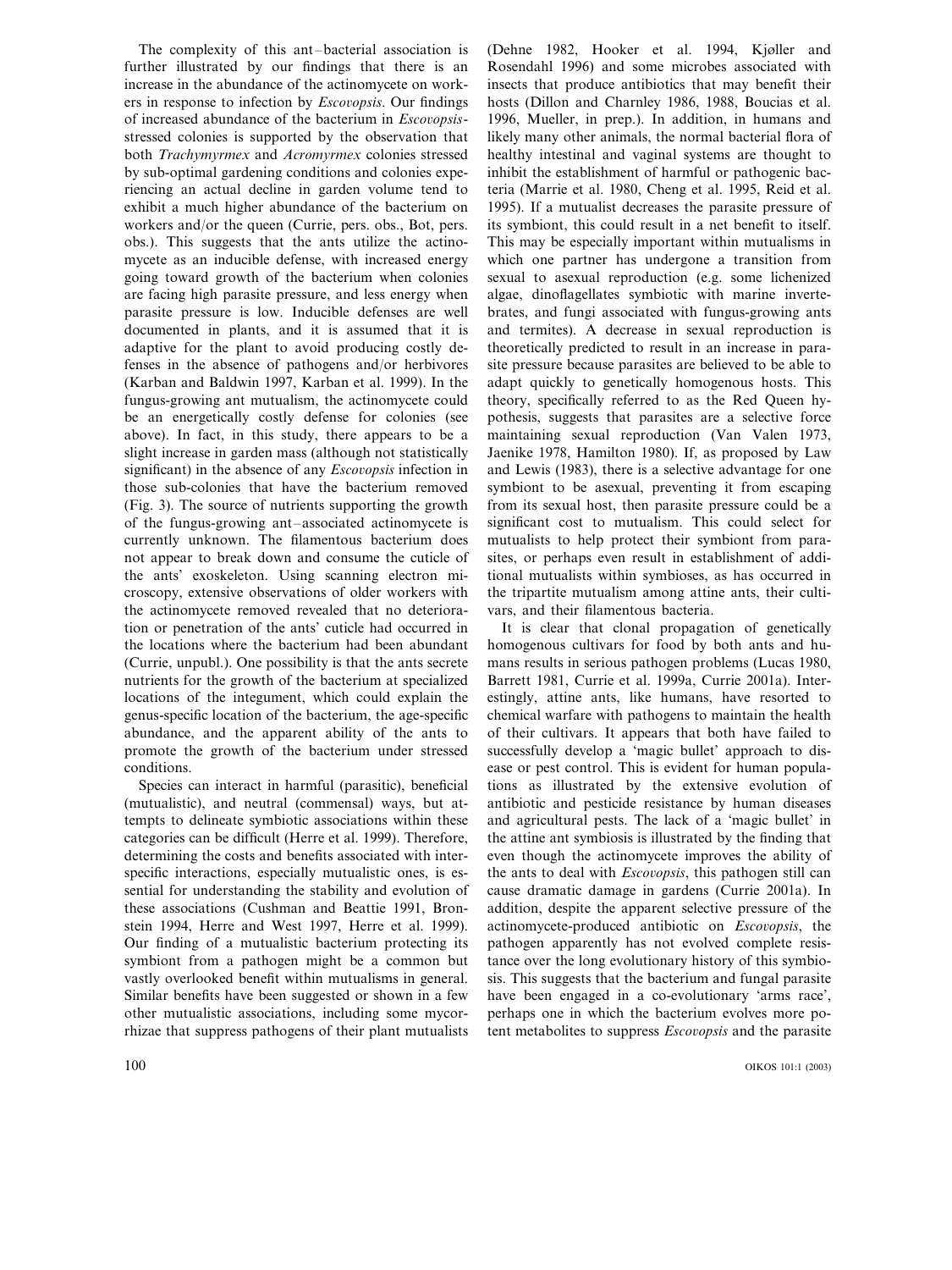evolves increasingly greater resistance to the compounds. Identification of the secondary metabolite(s) produced by these bacteria is now needed to gain a better understanding of this fascinating tripartite mutualism.

*Acknowledgements* – We thank the Smithsonian Tropical Research Institute and Autoridad Nacional del Ambiente of the Republic of Panama for logistic help and granting of collecting permits. For maintaining the lab colonies, we are grateful to M. Goldsmith, R. Gadeberg, A. Jensen, B. Jessen, and L. Liboriussen. We thank D. Nash and G. Gage for helping prepare Fig. 1. This work was supported by Smithsonian and NSERC pre-doctoral awards to C. R. C., an EU-Marie Curie fellowship to A.N.M.B., and Carlsberg foundation support to J. J. B. Special thanks to S. Barrett, G. Carroll, G. Currie, J. Eckenwalder, M. Heath, P. Kotanen, D. Malloch, U. Mueller, S. Price and T. Myles for invaluable comments on this study and/or manuscript, and to the Entomological Society of Canada for a graduate student travel award that provided the opportunity for C. R. C. to travel to Aarhus, Denmark, to conduct this research.

#### **References**

- Axelrod, R. and Hamilton, W. D. 1981. The evolution of cooperation. – Science 211: 1390–1396.
- Barrett, J. A. 1981. The evolutionary consequences of monoculture. – In: Bishop, J. A. and Cook, L. M. (eds), Genetic consequences of man-made change. Academic, pp. 209– 248.
- Bot, A. N. M. and Boomsma, J. J. 1996. Variable metapleural gland size-allometries in *Acromyrmex* leafcutter ants (Hymenoptera: Formicidae). – J. Kansas Entomol. Soc. 69: 375–383.
- Bot, A. N. M., Currie, C. R., Hart, A. G. and Boomsma, J. J. 2001a. Waste management in leaf-cutting ants. – Ethol., Ecol. Evol. 13: 225–237.
- Bot, A. N. M., Rehner, S. A. and Boomsma, J. J. 2001b. Partial incompatibility between ants and symbiotic fungi in two sympatric species of *Acromyrmex* leaf-cutting ants. – Evolution 55: 1980-1991.
- Boucher, D. H., ed. 1985. The biology of mutualism: ecology and evolution. Oxford Univ. Press.
- Boucias, D. G., Stokes, C., Storey, G. and Pendland, J. C. 1996. The effect of imidacloprid on the termite *Reticuliterms flaipes* and its interaction with *Beaueria bassiana*. – Pflanzenschutz-Nachrichten Bayer 49: 105– 150.
- Bronstein, J. L. 1994. Conditional outcomes in mutualistic interactions. – Trends Ecol. Evol. 9: 214–217.
- Bull, J. J., Molineux, I. J. and Rice, W. R. 1991. Selection on benevolence in a host–parasite system. – Evolution 45: 875–882.
- Bull, J. J. and Rice, W. R. 1991. Distinguishing mechanisms for the evolution of co-operation. – J. Theo. Biol. 149: 63–74.
- Chapela, I. H., Rehner, S. A., Schultz, T. R. and Mueller, U. G. 1994. Evolutionary history of the symbiosis between fungus-growing ants and their fungi. – Science 266: 1691– 1694.
- Charnley, A. K. 1984. Physiological aspects of destructive pathogensis in insect by fungi: a speculative review. – In: Anderson, J. M., Rayner, A. D. M. and Walton, D. W. H. (eds), Invertebrate–microbial interactions. British Mycol. Soc. Symp. 6. Cambridge Univ. Press, pp. 229–270.
- Cheng, K. J., McAllister, T. A. and Costerton, J. W. 1995. Biofilms of the ruminant digestive tract. – In: Lappin-Scott, H. M. and Costerton, J. W. (eds), Microbial biofilms. Cambridge Univ. Press, pp. 221–232.
- OIKOS 101:1 (2003) 101
- Currie, C. R. 2001a. Prevalence and impact of a virulent parasite on a tripartite mutualism. – Oecologia 128: 99– 106.
- Currie, C. R. 2001b. A community of ants, fungi, and bacteria: a multilateral approach to studying symbiosis. – Annu. Rev. Micro. 55: 357–380.
- Currie, C. R. and Stuart, A. E. 2001. Weeding and grooming of pathogens in agriculture by ants. – Proc. R. Soc. Lond. B 268: 1033–1039.
- Currie, C. R., Mueller, U. G. and Malloch, D. 1999a. The agricultural pathology of ant fungus gardens. – Proc. Natl. Acad. Sci. 96: 7998–8002.
- Currie, C. R., Scott, J. A., Summerbell, R. A. and Malloch, D. 1999b. Fungus-growing ants use antibiotic-producing bacteria to control garden parasites. – Nature 398:  $701-704$ .
- Cushman, J. H. and Beattie, A. J. 1991. Mutualisms: assessing the benefits to host and visitors. – Trends Ecol. Evol. 6: 193–195.
- Dehne, H. W. 1982. Interaction between vesicular–arbuscular myccorrhizal fungi and plant pathogens. – Phytopathology 72: 1115–1119.
- Dillon, R. G. and Charnley, A. K. 1986. Inhibition of *Metarhizium anisopliae* by the gut bacterial flora of the desert locust: evidence for an antifungal toxin. – J. Invert. Pathol. 47: 350–360.
- Dillon, R. G. and Charnley, A. K. 1988. Inhibition of *Metarhizium anisopliae* by the gut bacterial flora of the desert locust: characterization of antifungal toxins. – Can. J. Micro. 34: 750–1082.
- Douglas, A. E. 1994. Symbiotic interactions. Oxford Sci. Publications.
- Gastreich, K. R. 1997. Trait-mediated indirect effects of a theridiid spider on an ant–plant mutualism. – Ecology 80: 1066–1070.
- Gaume, L., McKey, D. and Terrin, S. 1998. Ant–plant–homopteran mutualism: how the third partner affects the interaction between a plant-specialist ant and its myrmecophyte host. – Proc. R. Soc. Lond. B  $265: 569-575$ .
- Gehring, C. A. and Whitham, T. G. 1991. Herbivore-driven myccorrhizal mutualism in insect-susceptible pinyon pine. – Nature 353: 556–557.
- Hamilton, W. D. 1980. Sex versus non-sex versus parasites. Oikos 35: 282–290.
- Herre, E. A. and West, S. A. 1997. Conflict of interest in a mutualism: documenting the elusive fig-wasp-seed tradeoff. – Proc. R. Soc. Lond. B 264: 1501–1507.
- Herre, E. A., Knowlton, N., Mueller, U. G. and Rehner, S. A. 1999. The evolution of mutualisms: exploring the paths between conflict and cooperation. – Trends Ecol. Evol. 14:  $49 - 53$ .
- Hooker, J. E., Jaizme-Vega, M. and Atkinson, D. 1994. Biocontrol of plant pathogens using arbuscular mycorrhizal fungi. – In: Gianinazzi, S. and Schüepp, H. (eds), Impact of arbuscular mycorrhizas on sustainable agricultural and natural ecosystems. Birkhauser, pp. 191–200.
- Jaenike, J. 1978. A hypothesis to account for the maintenance of sex within populations. – Evol. Theory 3: 191–194.
- Karban, R. and Baldwin, I. T. 1997. Induced responses to herbivory. – Univ. of Chicago Press.
- Karban, R., Agrawal, A. A., Thaler, J. S. and Adler, L. S. 1999. Induced plant responses and information content about risk of herbivory. – Trends Ecol. Evol. 14: 443–447.
- Kjøller, R. and Rosendahl, S. 1996. The presence of the arbuscular myccorrhizal fungus *Glomus intraradices* influences enzymatic activities of the root pathogen *Aphanomyces euteiches* in pea roots. – Mycorrhiza 6: 487– 491.
- Law, R. and Lewis, D. H. 1983. Biotic environments and the maintenance of sex-some evidence from mutualistic symbioses. – Biol. J. Linn. Soc. 20: 249–276.
- Leigh Jr., E. G. and Rowell, T. E. 1995. The evolution of mutualism and other forms of harmony at various levels of biological organization. – Ecologie 26: 131–158.